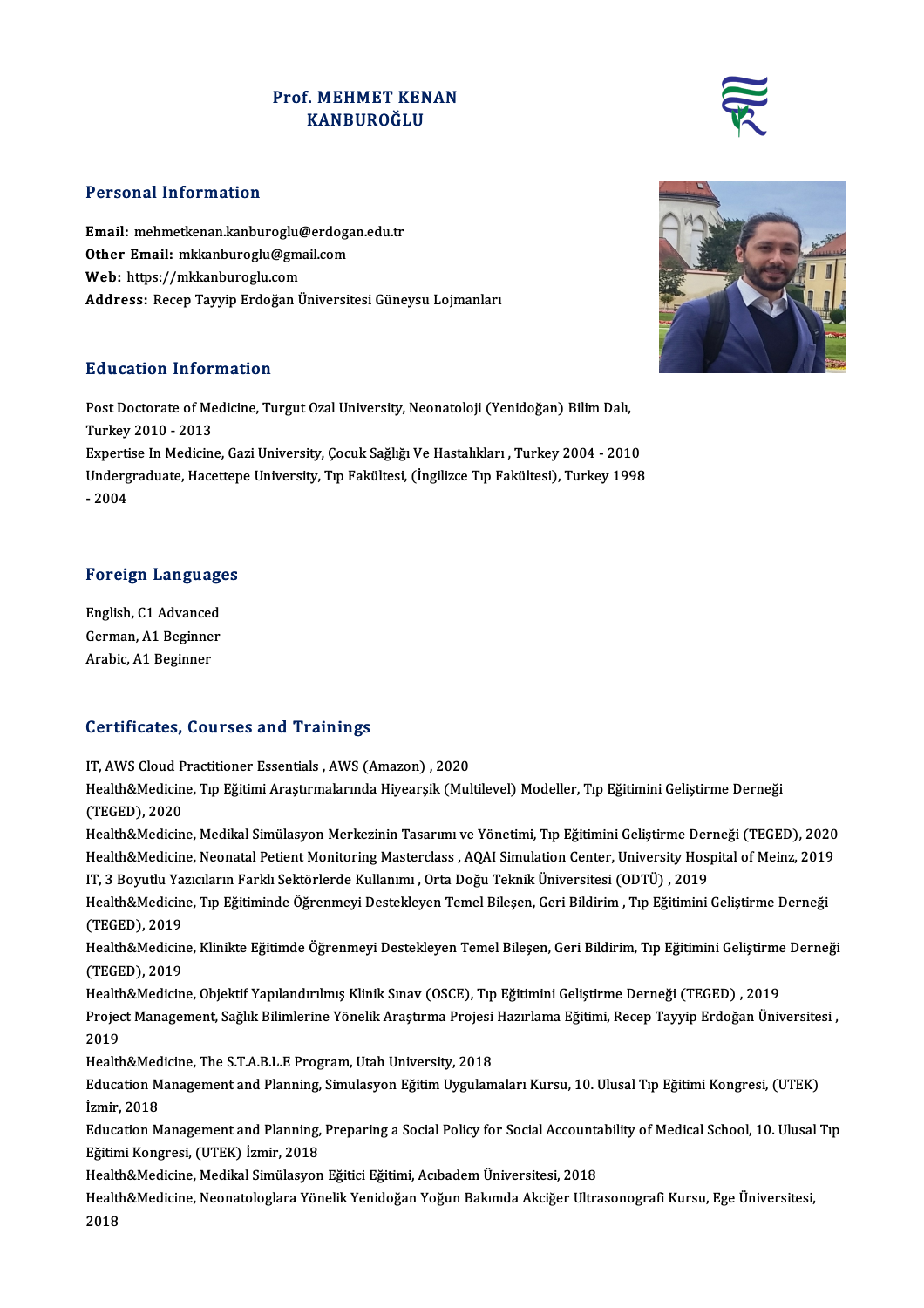Health&Medicine, Neonatologlar İçin Hedefe Yönelik Ekokardiyografi ve İntestinal USG Kursu, Zekai Tahir Burak Kadın<br>Seğliği Eğitim ve Anatıyma Hastanasi, 2019 Health&Medicine, Neonatologlar İçin Hedefe<br>Sağlığı Eğitim ve Araştırma Hastanesi, 2018<br>Edusation Management and Planning, KEVP Health&Medicine, Neonatologlar İçin Hedefe Yönelik Ekokardiyografi ve İntestinal USG Kursu, Zekai Tahir Burak Kadı<br>Sağlığı Eğitim ve Araştırma Hastanesi, 2018<br>Education Management and Planning, KEYPS Tıp Eğitimi- Eğiticile

Sağlığı Eğitim ve Araştırma Hastanesi, 2018<br>Education Management and Planning, KEYPS Tıp Eğitimi- Eğiticiler Eğitimi, KEYPS, Recep Tayyip Erdoğan Üniversitesi,<br>2018 Education Management and Planning, KEYPS Tıp Eğitimi- Eğiticiler Eğitimi, KEYPS, Recep Tayyip Er<br>2018<br>Health&Medicine, TND Genç Neonatologlar İçin Eğitim Toplantısı, Türk Neonatoloji Derneği, 2017<br>Health&Medicine, Simule U

2018<br>Health&Medicine, TND Genç Neonatologlar İçin Eğitim Toplantısı, Türk Neonatoloji Derneği, 2011<br>Health&Medicine, Simule Uygulamalı Yenidoğan İnvaziv Girişimler Kursu, Ege Üniversitesi, 2016<br>Health&Medicine, İleri Mekan Health&Medicine, TND Genç Neonatologlar İçin Eğitim Toplantısı, Türk Neonatoloji I<br>Health&Medicine, Simule Uygulamalı Yenidoğan İnvaziv Girişimler Kursu, Ege Üniver<br>Health&Medicine, İleri Mekanik Ventilasyon Kursu, Türk Ne Health&Medicine, Simule Uygulamalı Yenidoğan İnvaziv Girişimler Kursu, Ege Üniversitesi, 2016<br>Health&Medicine, İleri Mekanik Ventilasyon Kursu, Türk Neonatoloji Derneği, 2015<br>Health&Medicine, Yenidoğanda Hedefe Yönelik Eko Health&Medicine, Gelisimi İzleme ve Destekleme Rehberi Uygulayıcı Eğitimi Kursu, Ankara Üniversitesi, 2014 Health&Medicine, Neonatal Cranial Ultrasound Course, Cambridge University, 2013 Health&Medicine, Gelişimi İzleme ve Destekleme Rehberi Uygulayıcı Eğitimi Kursu, Ankara Üniversit<br>Health&Medicine, Neonatal Cranial Ultrasound Course, Cambridge University, 2013<br>Health&Medicine, Yenidoğanda Temel Mekanik V Health&Medicine, Neonatal Cranial Ultrasound Course, Cambridge University, 2013<br>Health&Medicine, Yenidoğanda Temel Mekanik Ventilasyon Kursu, Türk Neonatoloji Derneği, 201<br>Health&Medicine, Pediatric and Neonatal Echocardio Health&Medicine, Yenidoğanda Temel Mekanik Ventilasyon Kursu, Türk Neonatoloji Derneği, 2013<br>Health&Medicine, Pediatric and Neonatal Echocardiography Course, Cambridge University, 2012<br>Health&Medicine, Pediatrik Araştırmal Health&Medicine, Pediatric and Neonatal Echocardiography Course, Cambridge University, 2012<br>Health&Medicine, Pediatrik Araştırmalarda Epidemiyoloji, Etik ve Kanıta Dayalı Tıp Kursu, Sosyal<br>Health&Medicine, Prematürelerin İ Health&Medicine, Pediatrik Araştırmalarda Epidemiyoloji, Etik ve Kanıta Dayalı Tıp Kursu, Sosyal Pediatri De<br>Health&Medicine, Prematürelerin İzlemi Kursu, Türk Neonatoloji Derneği, 2011<br>Health&Medicine, aEEG Beyin Monitori Health&Medicine, Prematürelerin İzlemi Kursu, Türk Neonatoloji Derneği, 2011<br>Health&Medicine, aEEG Beyin Monitorizasyonu ve Hİpotermi Tedavisi Eğitim Kursu, Ga<br>Health&Medicine, Neonatal Resusitasyon Programı Uygulayıcısı, Health&Medicine, aEEG Beyin Monitorizasyonu ve Hİpotermi Tedavisi Eğ<br>Health&Medicine, Neonatal Resusitasyon Programı Uygulayıcısı, Sağlık Ba<br>Health&Medicine, Pediatrik Aciller Sempozyumu, Gazi Üniversitesi, 2006<br>Health&Med Health&Medicine, Neonatal Resusitasyon Programı Uygulayıcısı, Sağlık Bakanlığı, 2008<br>Health&Medicine, Pediatrik Aciller Sempozyumu, Gazi Üniversitesi, 2006<br>Health&Medicine, Cocuklarda İleri Yasam Desteği Kursu, Gazi Üniver Health&Medicine, Ulusal Cerrahi Acil Sorunlar Öğrenci Kursu, Hacettepe Üniversitesi, 2002 Health&Medicine, İç Hastalıklarında Sık Karşılaşlan Acil sorunlar Kursu, Hacettepe Üniversitesi, 2001 Health&Medicine, HIV/AIDS ve Cinsel Yolla Bulaşan Diğer Hastalıklar Eğitici Eğitimi Kursu, Hacettepe Üniversitesi, 2001

## **Dissertations**

Doctorate, YENİDOĞANIN GEÇİCİ TAKİPNESİ TANISI ALAN HASTALARIN HASTANEDE KALIŞ SÜRESİ İLE FİZİK MUAYENEBULGULARININİLİŞKİSİ,TurgutOzalUniversity,Tıp Fakültesi,Neonatoloji/Pediatri,2013 Expertise In Medicine, ÇOCUKLUK ÇAĞI KANSER TEDAVİSİNDE KULLANILAN ANTRASİKLİN TÜREVİ İLAÇLARIN KARDİYOTOKSİK YAN ETKİLERİNİN N-TERMİNAL PRO-BNP ve 6 DAKİKA YÜRÜME TESTİ İLE ERKEN TANISI, Gazi University, Tıp Fakültesi, Pediatri, 2010

### **Research Areas**

Research Areas<br>Medicine, Health Sciences, Fundamental Medical Sciences, Medicine Education, Internal Medicine Sciences, Child Health<br>and Diseases, Child Intensive Care, Neonatelegy, Secial Bediatrics rcoocar on 111 cao<br>Medicine, Health Sciences, Fundamental Medical Sciences, Medicin<br>and Diseases, Child Intensive Care, Neonatology, Social Pediatrics and Diseases, Child Intensive Care, Neonatology, Social Pediatrics<br>Academic Titles / Tasks

Associate Professor, Recep Tayyip Erdogan University, Tıp Fakültesi, Dahili Tıp Bilimleri Bölümü, 2017 - Continues

#### Academic and Administrative Experience

Recep Tayyip Erdogan University, Çocuk Sağlığı Ve Hastalıkları, 2017 - Continues

#### Courses

İletişim Becerileri ve Sunum Yapma Teknikleri, Expertise In Medicine, 2021 - 2022 Human Milk and Breastfeeding, Expertise In Medicine, 2021 - 2022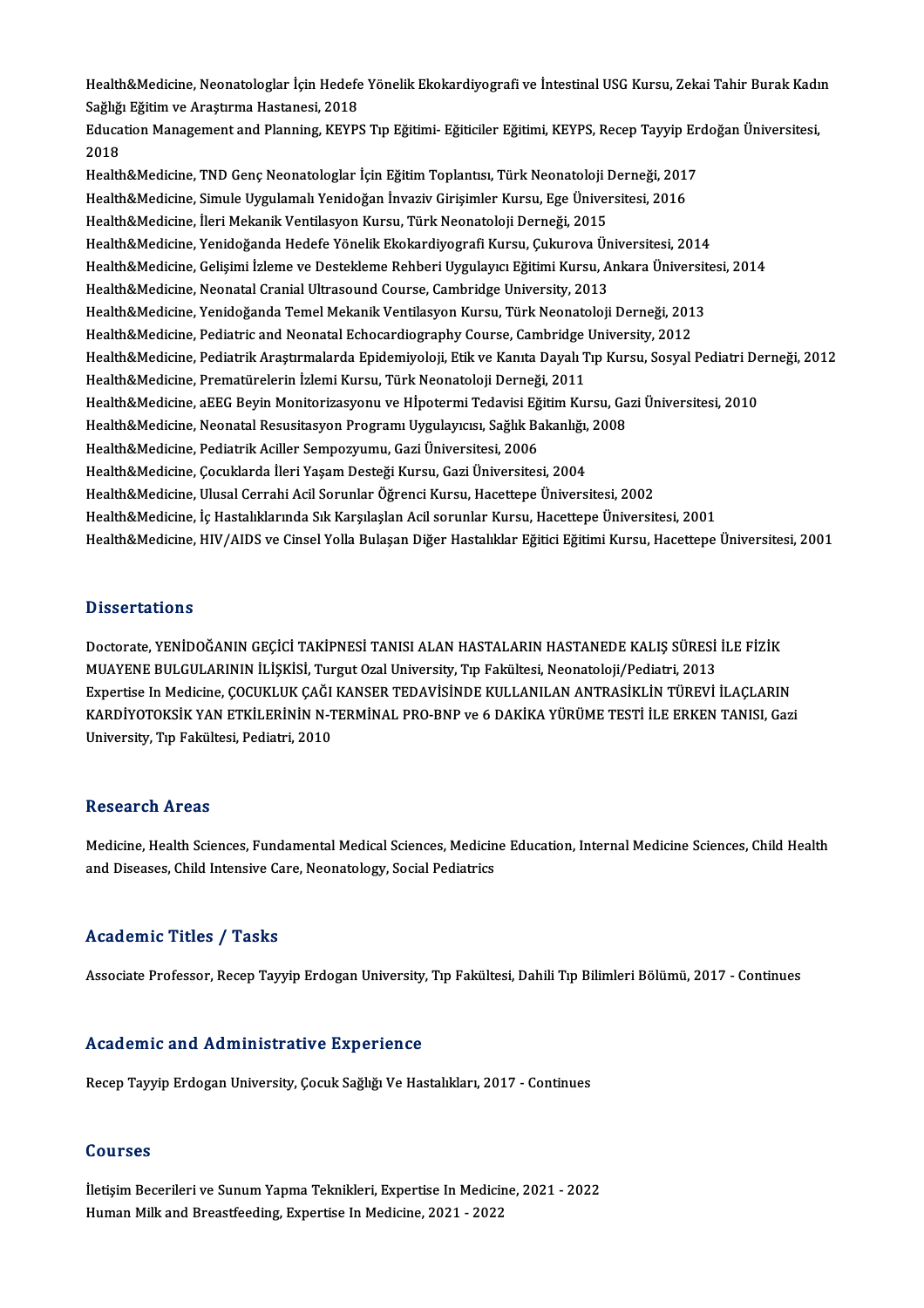## Advising Theses

Advising Theses<br>Kanburoğlu M. K. , Factor affecting the hearing test of patientsreceiving treatment in the neonatal intensive care unit,<br>Expertise In Medisine, S.KANDU (Student), 2021 11<br>Kanburoğlu M. K. , Factor affecting the hearing te<br>Expertise In Medicine, S.KANDİL(Student), 2021<br>Kanburoğlu M. K., Comparison of the reliability o Kanburoğlu M. K. , Factor affecting the hearing test of patientsreceiving treatment in the neonatal intensive care unit,<br>Expertise In Medicine, S.KANDİL(Student), 2021<br>Kanburoğlu M. K. , Comparison of the reliability of le

Expertise In Medicine, S.KANDİL(Student), 2021<br>Kanburoğlu M. K. , Comparison of the reliability of length and foot length measuremen<br>non standard method in newborn, Expertise In Medicine, A.GENGÖRÜ(Student), 2020<br>KANPUROČL Kanburoğlu M. K. , Comparison of the reliability of length and foot length measurements made with the standard and<br>non standard method in newborn, Expertise In Medicine, A.GENGÖRÜ(Student), 2020<br>KANBUROĞLU M. K. , Doktorla

non standard method in newborn, Expertise In Medicine, A.GENGÖRÜ(Student), 2020<br>KANBUROĞLU M. K. , Doktorların Ani Bebek Ölümü Sendromu İle İlgili Bilgi Seviyeleri ve Eşlik Eden Faktörler, Expertise<br>In Medicine, İ.Aliustao

## Taught Courses And Trainings

KanburoğluM.K. ,The S.T.A.B.L.EProgram,2020 -2020

## Articles Published in Journals That Entered SCI, SSCI and AHCI Indexes

rticles Published in Journals That Entered SCI, SSCI and AHCI Indexes<br>I. Epidemiologic and clinical characteristics of neonates with late-onset COVID-19: 1-year data of<br>Turkish Neonatal Society Epidemiologic and clinical<br>Turkish Neonatal Society<br>Alin L.M. KANBUPOČLUM Epidemiologic and clinical characteristics of neonates with late-onset COVID-19: 1-year data of<br>Turkish Neonatal Society<br>Akin I. M. , KANBUROĞLU M. K. , Tayman C., ÖNCEL M. Y. , Imdadoglu T., Dilek M., Yaman A., Narter F., Turkish<br>Akin I. M<br>H., et al.<br>EUROPE Akin I. M. , KANBUROĞLU M. K. , Tayman C., ÖNCEL M. Y. , Imdadoglu ]<br>H., et al.<br>EUROPEAN JOURNAL OF PEDIATRICS, 2022 (Journal Indexed in SCI)<br>A multiconter study on opidemiological and clinical sharester H., et al.<br>EUROPEAN JOURNAL OF PEDIATRICS, 2022 (Journal Indexed in SCI)<br>II. A multicenter study on epidemiological and clinical characteristics of 125 newborns born to women<br>infected with COVID 19 by Turkish Neopotel Seci EUROPEAN JOURNAL OF PEDIATRICS, 2022 (Journal Indexe<br>A multicenter study on epidemiological and clinical c<br>infected with COVID-19 by Turkish Neonatal Society<br>Ongel M. Y., Akin J. M., KANPUROČLU M. K., Tournan G. Coc A multicenter study on epidemiological and clinical characteristics of 125 newborns born to won<br>infected with COVID-19 by Turkish Neonatal Society<br>Oncel M.Y., Akin I. M., KANBUROĞLU M. K., Tayman C., Coskun S., Narter F.,

infected with COVID-19 by Turkish Neonatal Society<br>Oncel M. Y. , Akin I. M. , KANBUROĞLU M. K. , Tayman C., Coskun S., Narter F., Er I., Oncan T. G. , MEMİŞOĞLU A.,<br>Cetinkaya M., et al. Oncel M. Y. , Akin I. M. , KANBUROĞLU M. K. , Tayman C., Coskun S., Narter F., Er I., Oncan T. G. , M<br>Cetinkaya M., et al.<br>EUROPEAN JOURNAL OF PEDIATRICS, vol.180, no.3, pp.733-742, 2021 (Journal Indexed in SCI)<br>The effect

Cetinkaya M., et al.<br>EUROPEAN JOURNAL OF PEDIATRICS, vol.180, no.3, pp.733-742, 2021 (Journal Indexed in SCI)<br>III. The effects of Coronavirus disease-2019 (COVID-19) pandemic on routine antenatal care visits and<br>complicati EUROPEAN JOURNAL OF PEDIAT<br>The effects of Coronavirus do<br>complications of pregnancy<br>VILDIZ V. CUBLEK B. VILDIZ L.I The effects of Coronavirus disease-2019 (COVID-19) pandemic on r<br>complications of pregnancy<br>YILDIZ Y., GÜRLEK B., YILDIZ İ.E. , AYDIN T., KANBUROĞLU M.K. , YILMAZ B.<br>REVISTA DA ASSOCIACAO MEDICA BRASILEIRA .vol£7, po 6, pp

complications of pregnancy<br>YILDIZ Y., GÜRLEK B., YILDIZ İ. E. , AYDIN T., KANBUROĞLU M. K. , YILMAZ B.<br>REVISTA DA ASSOCIACAO MEDICA BRASILEIRA, vol.67, no.6, pp.833-838, 2021 (Journal Indexed in SCI)

## YILDIZ Y., GÜRLEK B., YILDIZ İ. E. , AYDIN T., KANBUROĞLU M. K. , YILMAZ B.<br>REVISTA DA ASSOCIACAO MEDICA BRASILEIRA, vol.67, no.6, pp.833-838, 2021 (Journal Indexed in SONTA DA ASSOCIACAO MEDICA BRASILEIRA, vol.67, no.6, p REVISTA DA ASSOCIACAO MEDICA I<br>A Multicentered Study on Epide<br>Community-acquired COVID-19.<br>Kanburesh: M. K., Tayman C. Onsel A Multicentered Study on Epidemiologic and Clinical Characteristics of 37 Neonates With<br>Community-acquired COVID-19.<br>Kanburoglu M. K. , Tayman C., Oncel M., Akin I., Can E., Demir N., Arayici S., Baser D., Caner I., Memiso

Community-acquired COVID-19.<br>Kanburoglu M. K. , Tayman C., Oncel M., Akin I., Can E., Demir N., Arayici S., Base<br>The Pediatric infectious disease journal, vol.39, 2020 (Journal Indexed in SCI)<br>The Challenges of Contact Tra Kanburoglu M. K., Tayman C., Oncel M., Akin I., Can E., Demir N., Arayici S., Baser D., Caner I., Mer<br>The Pediatric infectious disease journal, vol.39, 2020 (Journal Indexed in SCI)<br>V. The Challenges of Contact Tracing in

The Pediatric infectious disease journal, v<br>The Challenges of Contact Tracing in<br>Kanburoglu M.K. , Altuntas O., Cicek A.C.<br>INDIAN JOUPNAL OF PEDIATRICS vol 97 The Challenges of Contact Tracing in a Case of Early Neonatal Sepsis with Containst School (Standard Management)<br>Indian Journal Of Pediatrics, vol.87, no.8, pp.647, 2020 (Journal Indexed in SCI)<br>Convigen Pulse and Fullpess

- Kanburoglu M. K., Altuntas O., Cicek A. C.<br>INDIAN JOURNAL OF PEDIATRICS, vol.87, no.8, pp.647, 2020 (Journal)<br>VI. Corrigan Pulse and Fullness of the Neck Vessels in a Neonate.<br>Kanbureclu M. K., ÖNEP N. INDIAN JOURNAL OF PEDIA<br>Corrigan Pulse and Fullr<br>Kanburoglu M. K. , ÖNER N.<br>The Journal of nediatries *w* Corrigan Pulse and Fullness of the Neck Vessels in a Neonate.<br>Kanburoglu M. K. , ÖNER N.<br>The Journal of pediatrics, vol.187, pp.329, 2017 (Journal Indexed in SCI)<br>Companison between the use of soline and secureter for pass
- Kanburoglu M. K., ÖNER N.<br>The Journal of pediatrics, vol.187, pp.329, 2017 (Journal Indexed in SCI)<br>VII. Comparison between the use of saline and seawater for nasal obstruction in children under 2 years<br>of age with acute u The Journal of pediatrics, vol.187, pp.329, 2017 (Jou<br>Comparison between the use of saline and sea<br>of age with acute upper respiratory infection.<br>VOKSAL T. CIZMECLM, POZKAVA D. Kaphuroğlu M Comparison between the use of saline and seawater for nasal obstruction in childr<br>of age with acute upper respiratory infection.<br>KÖKSAL T., CIZMECI M., BOZKAYA D., Kanburoğlu M. K. , ŞAHIN Ş., TAŞ T., YÜKSEL Ç., TATLI M.<br>T

of age with acute upper respiratory infection.<br>KÖKSAL T., CIZMECI M., BOZKAYA D., Kanburoğlu M. K. , ŞAHIN Ş., TAŞ T., YÜKSEL Ç., T.<br>Turkish journal of medical sciences, vol.46, pp.1004-13, 2016 (Journal Indexed in SCI)<br>Ne Turkish journal of medical sciences, vol.46, pp.1004-13, 2016 (Journal Indexed in SCI)

- VIII. Not just a capillary hemangioma.<br>Kanburoglu M. K.
	-

World journal of pediatrics : WJP, vol.12, pp.249, 2016 (Journal Indexed in SCI)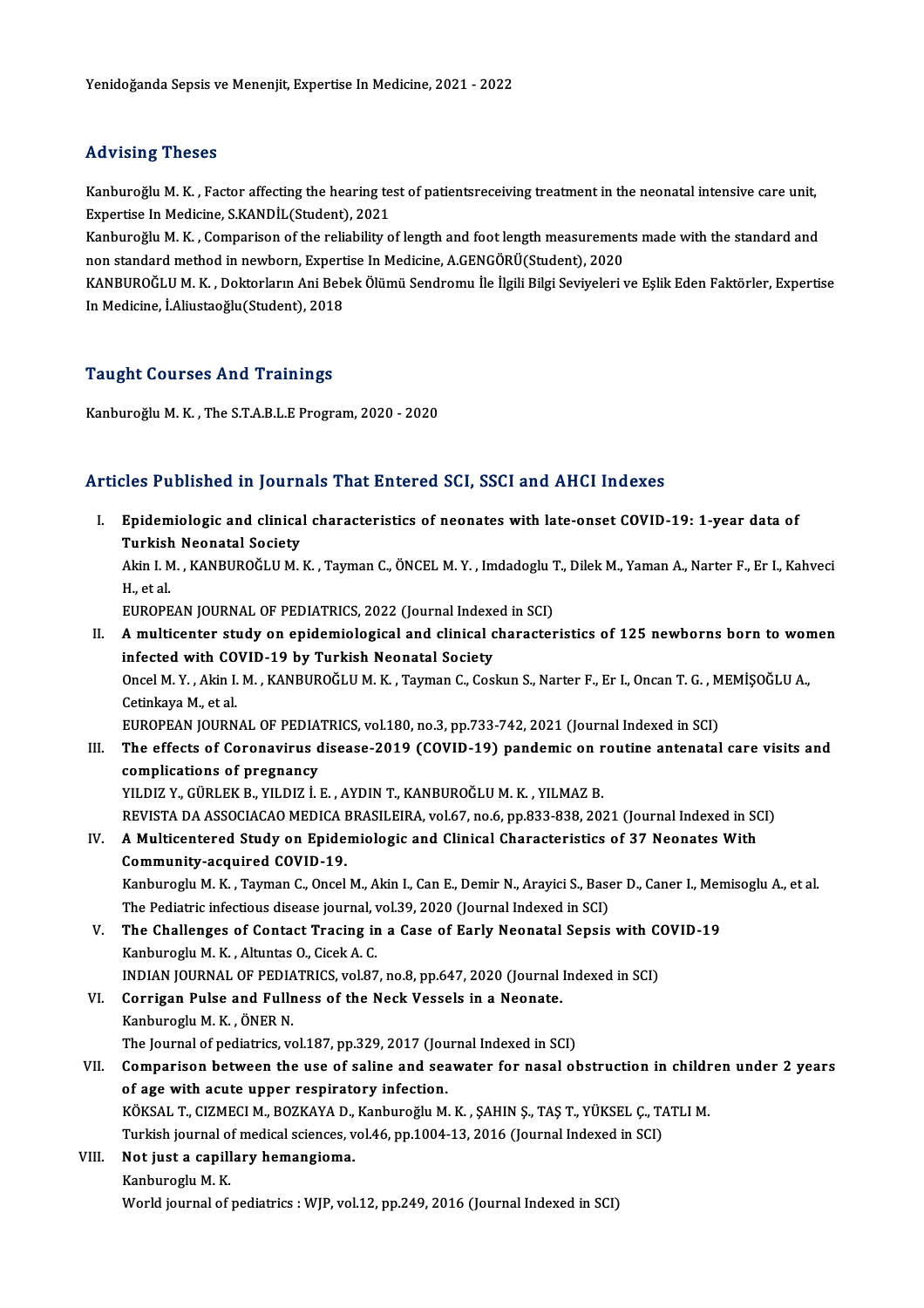| IX.    | Cord-blood 25-hydroxyvitamin D levels and risk of early-onset neonatal sepsis: a case-control study                                      |
|--------|------------------------------------------------------------------------------------------------------------------------------------------|
|        | from a tertiary care center in Turkey.                                                                                                   |
|        | CIZMECI M., Kanburoglu M. K., AKELMA A., AYYILDIZ A., KUTUKOGLU I., MALLI D., TATLI M.                                                   |
|        | European journal of pediatrics, vol.174, pp.809-15, 2015 (Journal Indexed in SCI)                                                        |
| X.     | Level of serum neutrophil gelatinase-associated lipocalin in childhood asthma.                                                           |
|        | AKELMA A., Kanburoglu M. K., CIZMECI M., METE E., CATAL F., TUFAN N.                                                                     |
|        | Allergologia et immunopathologia, vol.43, pp.142-6, 2015 (Journal Indexed in SCI)                                                        |
| XI.    | An abrupt increment in the respiratory rate is a sign of neonatal pneumothorax.                                                          |
|        | CIZMECI M., Kanburoglu M. K., AKELMA A., ANDAN H., AKIN K., TATLI M.                                                                     |
|        | The journal of maternal-fetal & neonatal medicine : the official journal of the European Association of                                  |
|        | Perinatal Medicine, the Federation of Asia and Oceania Perinatal Societies, the International Society of Perinatal                       |
|        | Obstetricians, vol.28, pp.583-7, 2015 (Journal Indexed in SCI)                                                                           |
| XII.   | The role of mean platelet volume as an inflammatory marker in children with chronic spontaneous                                          |
|        | urticaria.                                                                                                                               |
|        | AKELMA A., METE E., CIZMECI M., Kanburoglu M. K., MALLI D., BOZKAYA D.                                                                   |
|        | Allergologia et immunopathologia, vol.43, pp.10-3, 2015 (Journal Indexed in SCI)                                                         |
| XIII.  | Vitamin D deficiency in healthy children and adolescents                                                                                 |
|        | Orun E., Sezer S., Kanburoglu M. K., Namuslu M., Sonmez F. M.                                                                            |
|        | CLINICAL AND INVESTIGATIVE MEDICINE, vol.38, no.4, 2015 (Journal Indexed in SCI)                                                         |
| XIV.   | Reference Values of the 6-Minute Walk Test in Healthy Turkish Children and Adolescents Between                                           |
|        | 11 and 18 Years of Age                                                                                                                   |
|        | Kanburoglu M. K., Ozdemir F. M., Ozkan S., Tunaoglu F. S.                                                                                |
|        | RESPIRATORY CARE, vol.59, no.9, pp.1369-1375, 2014 (Journal Indexed in SCI)                                                              |
| XV.    | Elevated level of serum osteopontin in school-age children with asthma.                                                                  |
|        | AKELMA A., CIZMECI M., Kanburoglu M. K., BOZKAYA D., CATAL F., METE E., KUTUKOGLU I., NAMUSLU M.                                         |
|        | Allergologia et immunopathologia, vol.42, pp.275-81, 2014 (Journal Indexed in SCI)                                                       |
| XVI.   | Esophageal dislodgement of an endotracheal tube during nasopharyngeal oxygenation in a neonate                                           |
|        | with Pierre-Robin sequence: a case report                                                                                                |
|        | Kanburoglu M. K. , Cizmeci M. N. , Akelma A. Z. , Ark N., Tatli M. M.                                                                    |
|        | ARCHIVOS ARGENTINOS DE PEDIATRIA, vol.112, no.3, 2014 (Journal Indexed in SCI)                                                           |
| XVII.  | Bohn's nodules: peculiar neonatal intraoral lesions mistaken for natal teeth.                                                            |
|        | CIZMECI M., Kanburoglu M. K., KARA S., TATLI M.                                                                                          |
|        | European journal of pediatrics, vol.173, pp.403, 2014 (Journal Indexed in SCI)                                                           |
| XVIII. | Detection of cord blood hepcidin levels as a biomarker for early-onset neonatal sepsis.                                                  |
|        | CIZMECI M., KARA S., Kanburoglu M. K., SIMAVLI S., DUVAN C., TATLI M.                                                                    |
|        | Medical hypotheses, vol.82, pp.310-2, 2014 (Journal Indexed in SCI)                                                                      |
| XIX.   | A descriptive study of transient neonatal feeding intolerance in a tertiary care center in Turkey.                                       |
|        | CIZMECI M., Kanburoglu M. K., AKELMA A., TUFAN N., TATLI M.                                                                              |
|        | Journal of obstetric, gynecologic, and neonatal nursing : JOGNN, vol.43, pp.200-4, 2014 (Journal Indexed in SCI)                         |
| XX.    | Ping pong fracture in the newborn: illustration of a case.                                                                               |
|        | CIZMECI M., Kanburoglu M. K., CEMIL B., GOKCE E., TATLI M.<br>Acta neurologica Belgica, vol.114, pp.69-70, 2014 (Journal Indexed in SCI) |
|        | Successful long-term airway stabilization with a modified pacifier in a syndromic infant.                                                |
| XXI.   | CIZMECI M., Kanburoglu M. K., ZIRAMAN S., TATLI M.                                                                                       |
|        | Respiratory care, vol.59, 2014 (Journal Indexed in SCI Expanded)                                                                         |
| XXII.  | Decreased mean platelet volume in children with acute rotavirus gastroenteritis.                                                         |
|        | METE E., AKELMA A., CIZMECI M., BOZKAYA D., Kanburoglu M. K.                                                                             |
|        | Platelets, vol.25, pp.51-4, 2014 (Journal Indexed in SCI)                                                                                |
| XXIII. | Social prejudice hindering proper use of car safety seats.                                                                               |
|        | Kanburoglu M. K., CIZMECI M., AKELMA A., ORUN E., YESILYURT K., TATLI M.                                                                 |
|        | Pediatrics international: official journal of the Japan Pediatric Society, vol.55, pp.798-800, 2013 (Journal Indexed                     |
|        |                                                                                                                                          |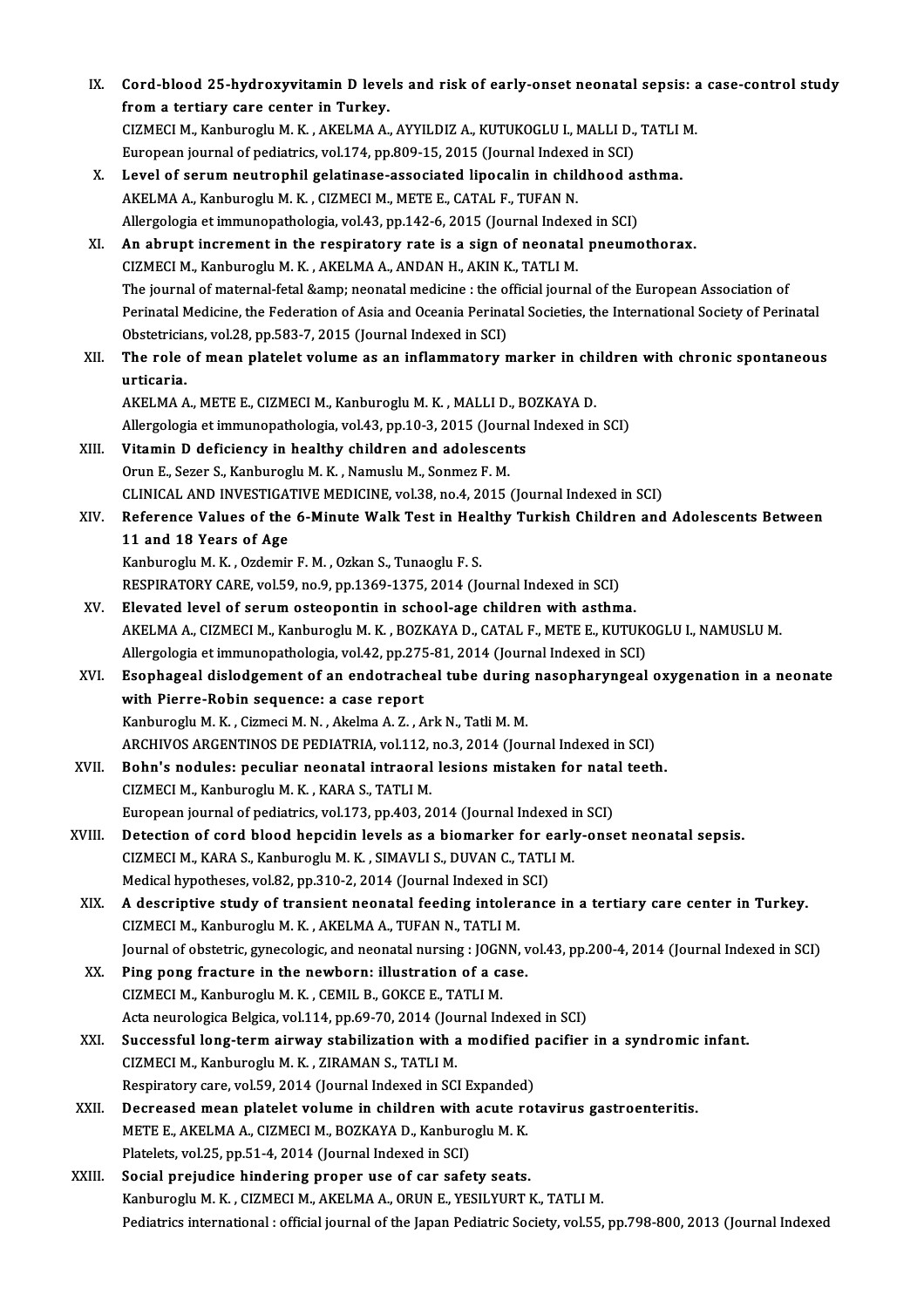|              | in SCI)                                                                                                                                                            |
|--------------|--------------------------------------------------------------------------------------------------------------------------------------------------------------------|
| XXIV.        | Do not overlook an umbilical cord hernia before clamping.                                                                                                          |
|              | CIZMECI M., Kanburoglu M. K., AKELMA A., TATLI M.                                                                                                                  |
|              | European journal of pediatrics, vol.172, pp.1139, 2013 (Journal Indexed in SCI)                                                                                    |
| XXV.         | Is PFAPA syndrome really a sporadic disorder or is it genetic?                                                                                                     |
|              | AKELMA A., CIZMECI M., Kanburoglu M. K., METE E., BOZKAYA D., TUFAN N., CATAL F.                                                                                   |
|              | Medical hypotheses, vol.81, pp.279-81, 2013 (Journal Indexed in SCI)                                                                                               |
| XXVI.        | An overlooked cause of cough in children: foreign body aspiration.                                                                                                 |
|              | AKELMA A., CIZMECI M., Kanburoglu M. K., METE E.                                                                                                                   |
|              | The Journal of pediatrics, vol.163, pp.292-3, 2013 (Journal Indexed in SCI)                                                                                        |
| XXVII.       | Angel wing sign in a neonate with pneumomediastinum.                                                                                                               |
|              | AKIN K., CIZMECI M., Kanburoglu M. K., AKELMA A., TATLI M.                                                                                                         |
|              | The Journal of pediatrics, vol.163, pp.296, 2013 (Journal Indexed in SCI)                                                                                          |
| XXVIII.      | [Borderline cerebellar tonsillar ectopia in a child with headache. Case report].                                                                                   |
|              | CIZMECI M., Kanburoglu M. K., GULTOP K., CAY P., KOSEHAN D., SONMEZ F.<br>Archivos argentinos de pediatria, vol.111, 2013 (Journal Indexed in SCI)                 |
| XXIX.        |                                                                                                                                                                    |
|              | Rusty-pipe syndrome: a rare cause of change in the color of breastmilk.                                                                                            |
|              | CIZMECI M., Kanburoglu M. K., AKELMA A., TATLI M.<br>Breastfeeding medicine : the official journal of the Academy of Breastfeeding Medicine, vol.8, pp.340-1, 2013 |
|              | (Journal Indexed in SCI)                                                                                                                                           |
| XXX.         | Serum transaminase elevation in children with rotavirus gastroenteritis: seven years' experience.                                                                  |
|              | AKELMA A., KUTUKOGLU I., KÖKSAL T., CIZMECI M., Kanburoglu M. K., CATAL F., METE E., BOZKAYA D., NAMUSLU                                                           |
|              | М.                                                                                                                                                                 |
|              | Scandinavian journal of infectious diseases, vol.45, pp.362-7, 2013 (Journal Indexed in SCI)                                                                       |
| XXXI.        | A practical method to conduct the well-newborn visits in the resource-limited settings: imaginative                                                                |
|              | approach.                                                                                                                                                          |
|              | CIZMECI M., Kanburoglu M. K., TATLI M.                                                                                                                             |
|              | Acta paediatrica (Oslo, Norway: 1992), vol.102, pp.337-9, 2013 (Journal Indexed in SCI)                                                                            |
| <b>XXXII</b> | A diagnostic dilemma: inflammatory linear verrucous epidermal nevus versus linear psoriasis.                                                                       |
|              | AKELMA A., CIZMECI M., Kanburoglu M. K., METE E.                                                                                                                   |
|              | The Journal of pediatrics, vol.162, 2013 (Journal Indexed in SCI)                                                                                                  |
| XXXIII.      | Extravasation and extra vigilance.                                                                                                                                 |
|              | CIZMECI M., Kanburoglu M. K., TATLI M.                                                                                                                             |
|              | The journal of vascular access, vol.14, pp.201, 2013 (Journal Indexed in SCI)                                                                                      |
| XXXIV.       | Is acute dystonia an emergency? Sometimes, it really is!                                                                                                           |
|              | Kanburoglu M. K., DERINOZ O., CIZMECI M., HAVALI C.                                                                                                                |
|              | Pediatric emergency care, vol.29, pp.380-2, 2013 (Journal Indexed in SCI)                                                                                          |
| <b>XXXV</b>  | The correct usage of the term "low-birth-weight infant"                                                                                                            |
|              | Cizmeci M. N., Akelma A. Z., Kanburoglu M. K., Mete E.                                                                                                             |
|              | JOURNAL OF ALLERGY AND CLINICAL IMMUNOLOGY, vol.131, no.2, pp.616, 2013 (Journal Indexed in SCI)                                                                   |
| <b>XXXVI</b> | Neonatal tooth in a preterm infant.                                                                                                                                |
|              | CIZMECI M., Kanburoglu M. K., UZUN F., TATLI M.                                                                                                                    |
|              | European journal of pediatrics, vol.172, pp.279, 2013 (Journal Indexed in SCI)                                                                                     |
| XXXVII.      | Cerebral sinovenous thrombosis associated with MTHFR A1298C mutation in the newborn: a case                                                                        |
|              | report.                                                                                                                                                            |
|              | CIZMECI M., Kanburoglu M. K., AKELMA A., DONMEZ A., SONMEZ F., POLAT A., KOSEHAN D., TATLI M.                                                                      |
|              | Journal of thrombosis and thrombolysis, vol.35, pp.279-81, 2013 (Journal Indexed in SCI)                                                                           |
| XXXVIII.     | The utility of NT-proBNP and various echocardiographic methods in the determination of                                                                             |
|              | doxorubicin induced subclinical late cardiotoxicity.                                                                                                               |
|              | YILDIRIM A., TUNAOGLU F., Kambur K., PINARLI F.                                                                                                                    |
|              | Kardiologia polska, vol.71, pp.40-6, 2013 (Journal Indexed in SCI)                                                                                                 |
|              |                                                                                                                                                                    |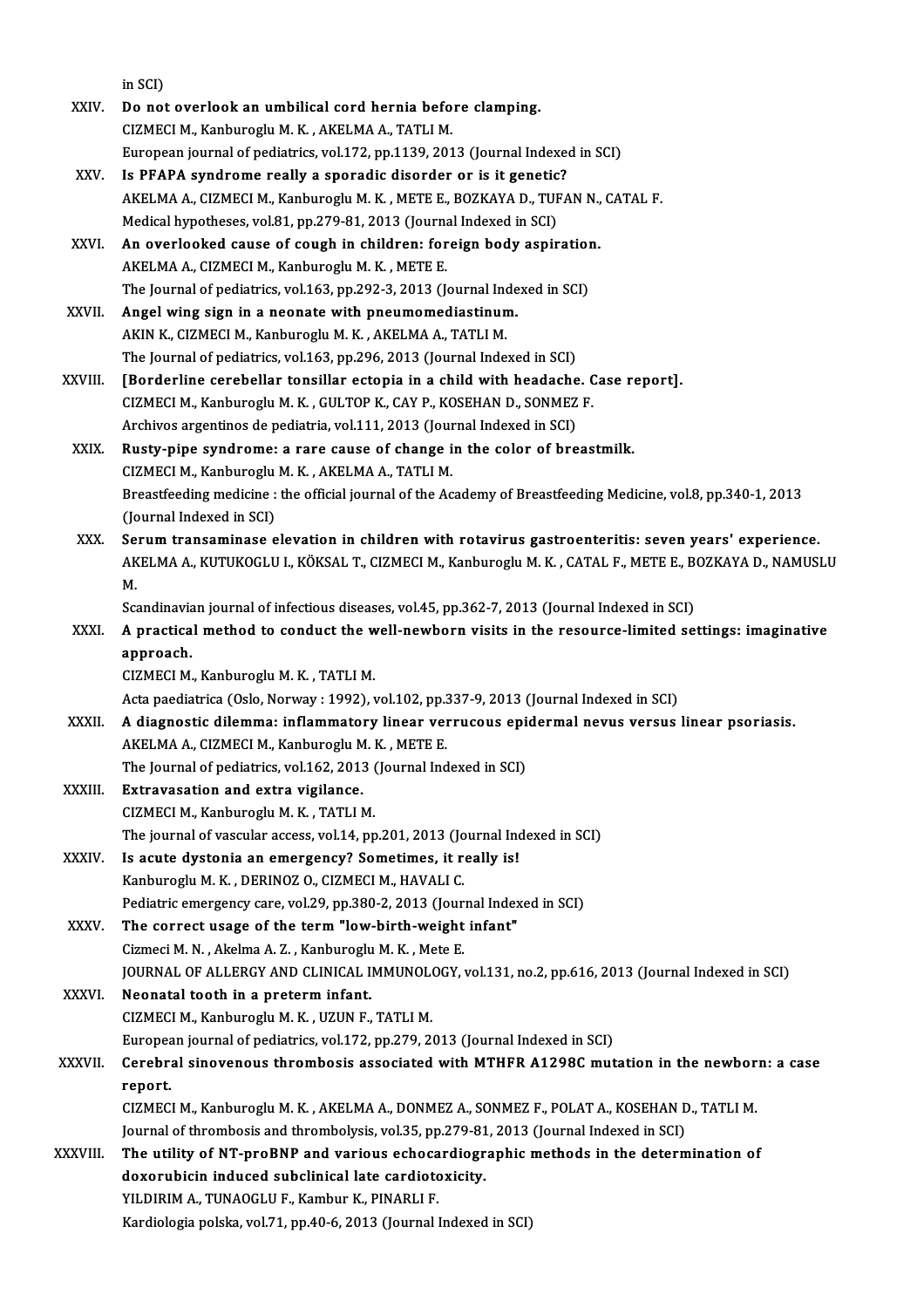- XXXIX. Syndrome of inappropriate antidiuretic hormone secretion refractory to treatment in a newborn<br>with alabar halannasanganhaly Syndrome of inappropriate anti-<br>with alobar holoprosencephaly.<br>CIZMECLM, Kanburosly M.K., AKEL Syndrome of inappropriate antidiuretic hormone secretion refractor<br>with alobar holoprosencephaly.<br>CIZMECI M., Kanburoglu M. K., AKELMA A., DONMEZ A., DUYMAZ S., TATLI M.<br>Cenetis sounseling (Ceneve Suitrerland), vel 24, pp with alobar holoprosencephaly.<br>CIZMECI M., Kanburoglu M. K. , AKELMA A., DONMEZ A., DUYMAZ S., TATLI M.<br>Genetic counseling (Geneva, Switzerland), vol.24, pp.313-8, 2013 (Journal Indexed in SCI)<br>The utility of special radio CIZMECI M., Kanburoglu M. K. , AKELMA A., DONMEZ A., DUYMAZ S., TATLI M.<br>Genetic counseling (Geneva, Switzerland), vol.24, pp.313-8, 2013 (Journal Indexed in SCI)<br>XL. The utility of special radiological signs on routinely Genetic counseling (Geneva, Switzerland), vol.24, pp.313-8, 2013 (Journal<br>The utility of special radiological signs on routinely obtained supinal<br>radiographs for the early recognition of neonatal pneumothorax.<br>CIZMECLM, AV
	- The utility of special radiological signs on routinely obtained supine anteroperadiographs for the early recognition of neonatal pneumothorax.<br>CIZMECI M., AKIN K., Kanburoglu M. K. , AKELMA A., ANDAN H., ERBUKUCU O., TATLI radiographs for the early recognition of neonatal pneum<br>CIZMECI M., AKIN K., Kanburoglu M. K., AKELMA A., ANDAN H., I<br>Neonatology, vol.104, pp.305-11, 2013 (Journal Indexed in SCI)<br>A stitched ave in the newborn: enlwleblen CIZMECI M., AKIN K., Kanburoglu M. K., AKELMA A., ANDAN H., ERBUKUCU C<br>Neonatology, vol.104, pp.305-11, 2013 (Journal Indexed in SCI)<br>XLI. A stitched eye in the newborn: ankyloblepharon filiforme adnatum.
	- Neonatology, vol.104, pp.305-11, 2013 (Journal Indexed in SCI)<br>A stitched eye in the newborn: ankyloblepharon filiforme adnatum.<br>CIZMECI M., Kanburoglu M. K., AKELMA A., TATLI M. A stitched eye in the newborn: ankyloblepharon filiforme adnatun<br>CIZMECI M., Kanburoglu M. K., AKELMA A., TATLI M.<br>The Journal of pediatrics, vol.162, pp.211-2, 2013 (Journal Indexed in SCI)<br>From bood to book a new and sim
- XLII. From head to heel: a new and simple approach to the systematic care of premature infants in the outpatient clinics. The Journal of pedia<br>From head to hee<br>outpatient clinics.<br>CIZMECLM, Kanbur

CIZMECIM.,KanburogluM.K. ,AKELMAA.,TATLIM. Acta paediatrica (Oslo, Norway : 1992), vol.101, pp.1110-1, 2012 (Journal Indexed in SCI)

## Articles Published in Other Journals

- rticles Published in Other Journals<br>I. Case 2: Intergluteal Sulcus Flattening in a Newborn<br>KANPUPOČLUM K. OKUMUS M SEE 2: Intergluteal Sulcus Flat.<br>Case 2: Intergluteal Sulcus Flat.<br>MeeBeviews vol.22, np.262,265. KANBUROĞLU M. K. , OKUMUŞ M.<br>NeoReviews, vol.22, pp.263-265, 2021 (Refereed Journals of Other Institutions) KANBUROĞLU M. K. , OKUMUŞ M.<br>NeoReviews, vol.22, pp.263-265, 2021 (Refereed Journals of Other Institutions)<br>II. How to Teach Medical Students and Clinicians to Handle Zebras? A Holistic Algorithm to Manage<br>Pare Disease
- NeoReviews, vol<br><mark>How to Teach</mark><br>Rare Diseases<br>KANPUPOČLU C How to Teach Medical Students al<br>Rare Diseases<br>KANBUROĞLU Ç., KANBUROĞLU M. K.<br>Turkich Journal of Podiatric Disease v Rare Diseases<br>KANBUROĞLU Ç., KANBUROĞLU M. K.<br>Turkish Journal of Pediatric Disease, vol.15, pp.444-447, 2021 (Other Refereed National Journals)

## KANBUROĞLU Ç., KANBUROĞLU M. K.<br>Turkish Journal of Pediatric Disease, vol.15, pp.444-447, 2021 (Other Refereed National Journals)<br>III. Health Service Delivery Quality and Patient Satisfaction in Pediatric Emergency Dep Turkish Journal of Pediatric Di<br>Health Service Delivery Qu<br>YILDIZ Y., KANBUROĞLU M. K.<br>Turkish Journal of Pediatric Er Health Service Delivery Quality and Patient Satisfaction in Pediatric Emergency Department<br>YILDIZ Y., KANBUROĞLU M. K.<br>Turkish Journal of Pediatric Emergency and Intensive Care Medicine, vol.8, pp.7-14, 2021 (Other Referee

YILDIZ Y., KANBUROĞLU M. K.<br>Turkish Journal of Pediatric Emergency and Intensive Care Medicine, vol.8, pp.7-14, 2021 (Other Refereed National<br>Journals) Turkish Journal of Pediatric Emergency and Intensive Care Medicine, vol.8, pp<br>Journals)<br>IV. Factors that affect age of initiation and completion of toilet training<br>Önün E. Tufon Pekküsüksen N. Kanan Kanbungglu M. K.

- Journals)<br>Factors that affect age of initiation and completio<br>Örün E., Tufan Pekküçüksen N., Kenan Kanburoglu M. K.<br>Turkiye Klinikleri Bediatri vel 26 no 2 np 95 90 2017 ( Örün E., Tufan Pekküçüksen N., Kenan Kanburoglu M. K.<br>Turkiye Klinikleri Pediatri, vol.26, no.3, pp.85-89, 2017 (Refereed Journals of Other Institutions) Örün E., Tufan Pekküçüksen N., Kenan Kanburoglu M. K.<br>Turkiye Klinikleri Pediatri, vol.26, no.3, pp.85-89, 2017 (Refereed Journals of Other Institutions)<br>V. A Rare Cause of Chronic Headache that May Be Misdiagnosed as
- Turkiye Klin<br>A Rare Cau<br>Poisoning.<br>Kanburesh A Rare Cause of Chronic Headache tha<br>Poisoning.<br>Kanburoglu M.K. , CIZMECI M., AKELMA A.<br>Turkich journal of emergengy medicine vo Poisoning.<br>Kanburoglu M. K. , CIZMECI M., AKELMA A.<br>Turkish journal of emergency medicine, vol.14, pp.132-4, 2016 (Refereed Journals of Other Institutions)

VI. Neonatal inflammatory submandibular sialadenitis associated with prenatalmethyldopa exposure. CIZMECIM.,KanburogluM.K. ,AKELMAA.,MALLID.,AKINK.,TATLIM. Neonatal inflammatory submandibular sialadenitis associated with prenatal methyldopa exposure.<br>CIZMECI M., Kanburoglu M. K. , AKELMA A., MALLI D., AKIN K., TATLI M.<br>The journal of pediatric pharmacology and therapeutics : CIZMECI M., Kanburoglu M. K. , AKELMA /<br>The journal of pediatric pharmacology an<br>(Refereed Journals of Other Institutions) (Refereed Journals of Other Institutions)<br>Books & Book Chapters

OOks & Book Chapters<br>I. – Anne Sütünün Sanat Ve Tarih İle İmtihanı<br>KANPUPOČLU M-K kə & Book dhap.<br>Anne Sütünün San<br>KANBUROĞLU M. K. KANBUROĞLU M. K.<br>in: Tıp ve Sanat, Rakıcı, Sema Yılmaz, Editor, Akademisyen Yayınevi, Ankara, pp.259-271, 2021 KANBUROĞLU M. K.<br>in: Tıp ve Sanat, Rakıcı, Sema Yılmaz, Editor, Akademisyen Yayı<br>II. Yenidoğan ve Çocuk Takibi Anne-Baba Eğitim Kitapçığı<br>KANBUROĞU IM K

in: Tıp ve Sanat, Rak<br><mark>Yenidoğan ve Çoc</mark><br>KANBUROĞLU M. K.<br><sup>Eilir</sup> Matbaasılık An Yenidoğan ve Çocuk Takibi<br>KANBUROĞLU M. K.<br>Filiz Matbaacılık, Ankara, 2014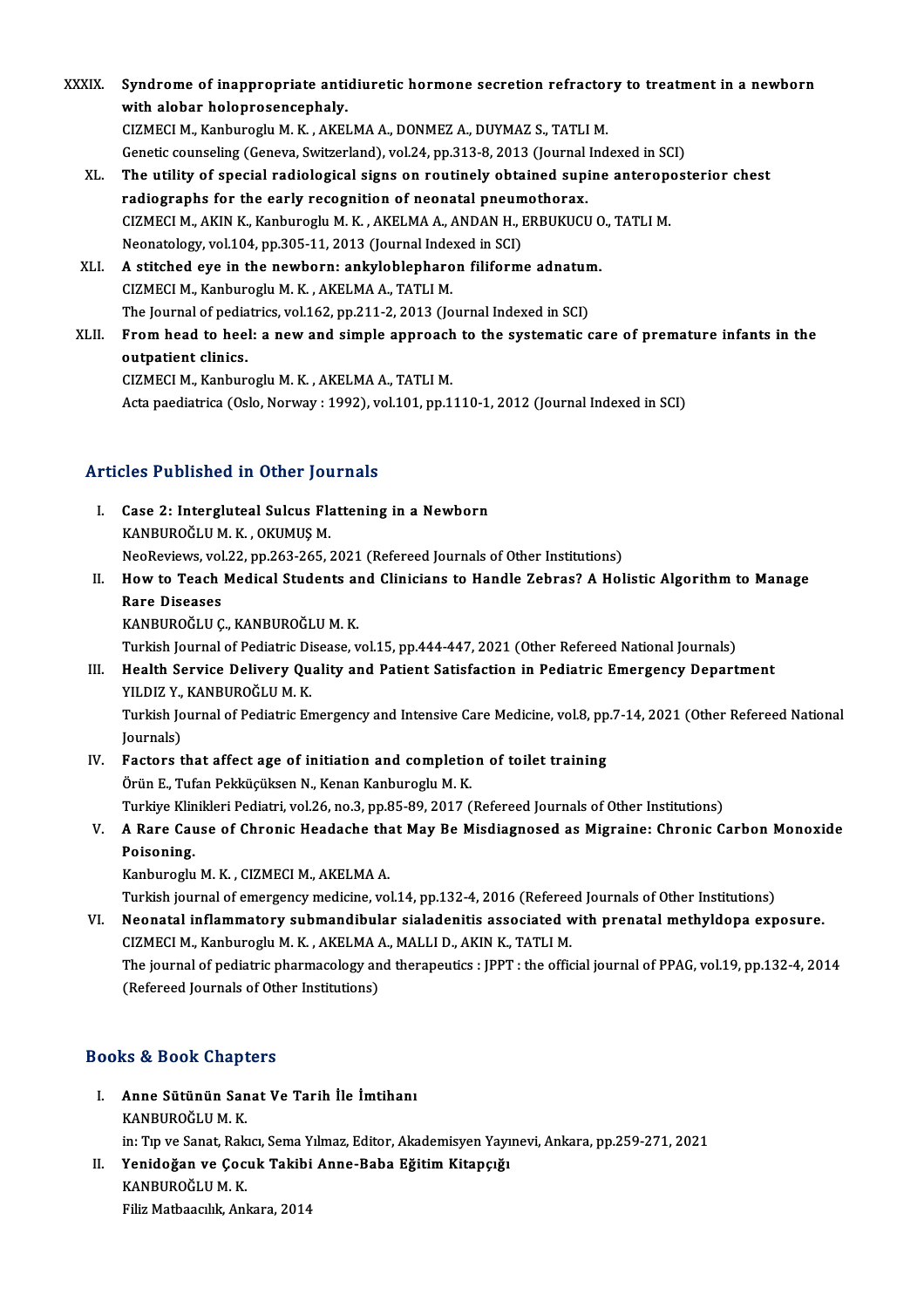# Refereed Congress / Symposium Publications in Proceedings<br>Refereed Congress / Symposium Publications in Proceedings

| Refereed Congress / Symposium Publications in Proceedings |                                                                                                                                                                           |  |
|-----------------------------------------------------------|---------------------------------------------------------------------------------------------------------------------------------------------------------------------------|--|
| L                                                         | Simülasyon Eğitiminin Neonatolojideki Yeri                                                                                                                                |  |
|                                                           | KANBUROĞLU M.K.                                                                                                                                                           |  |
|                                                           | UNEKO Ulusal Neonatoloji Kongresi, Turkey, 10 - 14 December 2020                                                                                                          |  |
| П.                                                        | Multidisipliner Olarak Yürütülen Neonatal Transportta Yaşanan Sorunların Simülasyon Uygulamaları                                                                          |  |
|                                                           | KullanılarakAraştırılması                                                                                                                                                 |  |
|                                                           | KANBUROĞLU M. K., KANBUROĞLU Ç.                                                                                                                                           |  |
|                                                           | UNEKO Ulusal Neonatoloji Kongresi, Turkey, 10 - 14 December 2020                                                                                                          |  |
| Ш.                                                        | Multidisipliner Olarak Yürütülen Neonatal Transportta Yaşanan Sorunların Simülasyon Uygulamaları                                                                          |  |
|                                                           | Kullanılarak Araştırılması                                                                                                                                                |  |
|                                                           | KANBUROĞLU M. K., KANBUROĞLU Ç.                                                                                                                                           |  |
| IV.                                                       | Tıp Eğitimi Kongresi, Turkey, 12 - 14 October 2020<br>Bir çocuk acil ünitesinde hastaların bekleme süreleri. Bildiri no:462                                               |  |
|                                                           | YILDIZ Y., KANBUROĞLU M. K.                                                                                                                                               |  |
|                                                           | IRUPEC 2019. Uluslararası 1. Rumi Pediatri Kongresi, Konya, Turkey, 4 - 07 December 2019                                                                                  |  |
| V.                                                        | Küvöz içindeki bebeklerde boy ölçümü ne kadar güvenilir? Bildiri no:398                                                                                                   |  |
|                                                           | GENGÖRÜ A., KANBUROĞLU M. K., IŞIK S. O., MERGAN G., UZUN F. E.                                                                                                           |  |
|                                                           | IRUPEC 2019. Uluslararası 1. Rumi Pediatri Kongresi, Konya, Turkey, 4 - 07 December 2019                                                                                  |  |
| VI.                                                       | Bir Vaka Üzerinden Yenidoğanda Malrotasyonun Farklı Prezantasyonlarının Tartışılması                                                                                      |  |
|                                                           | KANBUROĞLU M. K., IŞIK S. O., ALTUNTAŞ Ö., CALAPOĞLU A. S., ÇAKMAK H. İ.                                                                                                  |  |
|                                                           | IRUPEC Ulusal 1. Rumi Pediatri Kongresi, Konya, Turkey, 4 - 07 December 2019                                                                                              |  |
| VII.                                                      | Near Infrared Spectroscopy (NIRS): Nasıl Kullanılır?                                                                                                                      |  |
|                                                           | KANBUROĞLU M.K.                                                                                                                                                           |  |
|                                                           | IRUPEC, Uluslararası 1. Rumi Pediatri Kongresi, Konya, Turkey, 04 December 2019                                                                                           |  |
| VIII.                                                     | Akciğer Koruyucu Ventilasyon Stratejileri                                                                                                                                 |  |
|                                                           | KANBUROĞLU M.K.                                                                                                                                                           |  |
|                                                           | IRUPEC, Uluslararası 1. Rumi Pediatri Kongresi, Konya, Turkey, 04 December 2019                                                                                           |  |
| IX.                                                       | SİMÜLASYONA DAYALI YENİ NESİL SAĞLIK EĞİTİMİNDE ÜLKELERARASI İŞBİRLİĞİ GİRİŞİMLERİ:                                                                                       |  |
|                                                           | GÜRCİSTAN ve TİFLİSTE OKUYAN TIP ÖĞRENCİLERİNDEN RECEP TAYYİP ERDOĞAN ÜNİVERSİTESİ                                                                                        |  |
|                                                           | KLİNİK SİMÜLASYON EĞİTİM MERKEZİ (RSİM) HAKKINDA İLK İZLENİMLER                                                                                                           |  |
|                                                           | ÇOPUR ÇİÇEK A., ARDIÇ C., KANBUROĞLU M. K., BİLİR Ö., ÇOLAK S., ÇOLAKOĞLU M. K., ERDİVANLI B.                                                                             |  |
|                                                           | 3. Uluslararası Acil Tıp ve Aile Hekimliği Sempozyumu, Girne, Cyprus (Kktc), 29 November - 02 December 2018                                                               |  |
| X.                                                        | SİMÜLASYONA DAYALI YENİ NESİL SAĞLIK EĞİTİMİNDE ÜLKELERARASI İŞBİRLİĞİ GİRİŞİMLERİ:<br>GÜRCİSTAN ve TİFLİSTE OKUYAN TIP ÖĞRENCİLERİNDEN RECEP TAYYİP ERDOĞAN ÜNİVERSİTESİ |  |
|                                                           | KLİNİK SİMÜLASYON EĞİTİM MERKEZİ (RSİM) HAKKINDA İLK İZLENİMLER                                                                                                           |  |
|                                                           | ÇOPUR ÇİÇEK A., ARDIÇ C., BİLİR Ö., KANBUROĞLU M. K., ERDİVANLI B., ÇOLAK S., ÇOLAK K.                                                                                    |  |
|                                                           | 3. International emergency and family medicine symposium, Girne, Cyprus (Kktc), 29 November - 02 December                                                                 |  |
|                                                           | 2018, pp 34-35                                                                                                                                                            |  |
| XI.                                                       | Tıp Fakültesi Öğrencilerinin Simülasyon, Tıp Eğitimi ve Seçmeli Dersler Üzerine Düşünceleri ve Etki                                                                       |  |
|                                                           | Eden Faktörler                                                                                                                                                            |  |
|                                                           | KANBUROĞLU M. K., ÇOPUR ÇİÇEK A., ERDİVANLI B., ÇOLAKOĞLU M. K., GÖKÇE F. M., ÇOLAK S., ARDIÇ C., BİLİR Ö.                                                                |  |
|                                                           | X. Ulusal Tıp Eğitimi Kongresi, İzmir, Turkey, 9 - 12 May 2018, pp.197-198                                                                                                |  |
| XII.                                                      | Tıp Fakültesi Öğrencilerinin Simülasyon, Tıp Eğitimi ve Seçmeli Dersler Üzerine Düşünceleri ve Etki                                                                       |  |
|                                                           | Eden Faktörler                                                                                                                                                            |  |
|                                                           | KANBUROĞLU M. K., ÇOPUR ÇİÇEK A., ERDİVANLI B., ÇOLAKOĞLU M. K., GÖKÇEK M. F., ÇOLAK S., ARDIÇ C., BİLİR                                                                  |  |
|                                                           | Ö.                                                                                                                                                                        |  |
|                                                           | X. Ulusal Tıp Eğitimi Kongresi (UTEK 2018), Turkey, 9 - 12 May 2018                                                                                                       |  |
| XIII.                                                     | Tıp Fakültesi Öğrencilerinin Simülasyon, Tıp Eğitimi ve Seçmeli Dersler Üzerine Düşünceleri ve Etki                                                                       |  |
|                                                           | Eden Faktörler                                                                                                                                                            |  |
|                                                           | KANBUROĞLU M. K., ÇOPUR ÇİÇEK A., ARDIÇ C.                                                                                                                                |  |
|                                                           |                                                                                                                                                                           |  |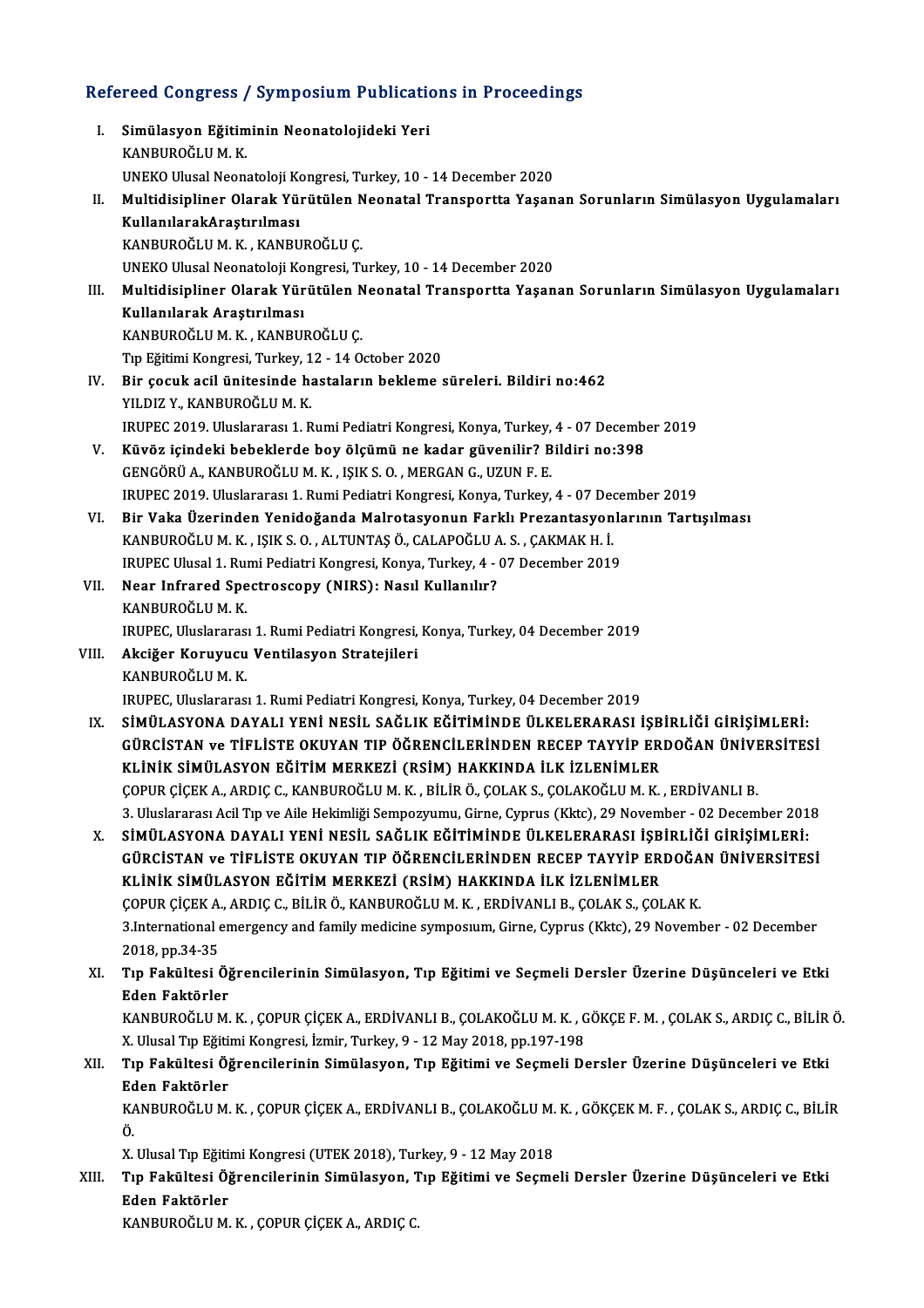Tıp Eğitimi Geliştirme Derneği (UTEK 2018) 10. Ulusal Tıp Eğitimi Kongresi, İzmir, Turkey, 9 - 12 May 2018,<br>nn 197 198 Tıp Eğitimi G<br>pp.197-198<br>Tıp Fekülte Tıp Eğitimi Geliştirme Derneği (UTEK 2018) 10. Ulusal Tıp Eğitimi Kongresi, İzmir, Turkey, 9 - 12 May 2018,<br>pp.197-198<br>XIV. Tıp Fakültesi Öğrencilerinin Simülasyon, Tıp Eğitimi ve Seçmeli Dersler Üzerine Düşünceleri ve

pp.197-198<br>Tıp Fakültesi Öğ<br>Eden Faktörler<br>KANBUROČUJM Tıp Fakültesi Öğrencilerinin Simülasyon, T<br>Eden Faktörler<br>KANBUROĞLU M. K. , ÇOPUR ÇİÇEK A., ARDIÇ C.<br>Tın Fğitimi Celistirme Derneği (UTEK 2019) 10

Eden Faktörler<br>KANBUROĞLU M. K. , ÇOPUR ÇİÇEK A., ARDIÇ C.<br>Tıp Eğitimi Geliştirme Derneği (UTEK 2018) 10. Ulusal Tıp Eğitimi Kongresi, İzmir, Turkey, 9 - 12 May 2018,<br>pp.197-198 KANBUROĞI<br>Tıp Eğitimi G<br>pp.197-198<br>Ani bebek Tıp Eğitimi Geliştirme Derneği (UTEK 2018) 10. Ulusal Tıp Eğitimi Kongresi, İzmir, Turkey, 9 - 12 May 2018,<br>pp.197-198<br>XV. Ani bebek ölümü sendromunda hekimlerin bebek bakımında doğru bildiği yanlışlar: simülasyona<br>dav

- pp.197-198<br>Ani bebek ölümü sendromunda hekimlerin<br>dayalı tıp eğitimi ile iyileştirme çalışmaları<br>YU DIZ Y. COBUR CİCEK A. ARDIC C. KANRUROĞ dayalı tıp eğitimi ile iyileştirme çalışmaları<br>YILDIZ Y., ÇOPUR ÇİÇEK A., ARDIÇ C., KANBUROĞLU M. K. 5.UluslararasıEvde Sağlıkve SosyalHizmetlerKongresi,Antalya,Turkey,26 -28April2018
- XVI. Aşırı prematüre bir bebeğin taburculuk sonrası klinik seyri olgu sunumu ile yenidoğan yoğun bakım 5. Uluslararası Evde Sağlık ve Sosyal Hizmetle<br>Aşırı prematüre bir bebeğin taburculuk<br>mezunu bebeklerde evde sağlık hizmeti<br>YU DIZ V. KANPUROČLUM K Aşırı prematüre bir bebeği<br>mezunu bebeklerde evde s<br>YILDIZ Y., KANBUROĞLU M. K.<br>E. Uluslararası Evde Seğlikve S
	-

mezunu bebeklerde evde sağlık hizmeti<br>1997 - YILDIZ Y., KANBUROĞLU M. K.<br>5. Uluslararası Evde Sağlık ve Sosyal Hizmetler Kongresi, Antalya, Turkey, 26 - 28 April 2018<br>- Asını promotüre bir bebeğin tebureyluk sonrası klipik

YILDIZ Y., KANBUROĞLU M. K.<br>5. Uluslararası Evde Sağlık ve Sosyal Hizmetler Kongresi, Antalya, Turkey, 26 - 28 April 2018<br>XVII. - Aşırı prematüre bir bebeğin taburculuk sonrası klinik seyri; olgu sunumu ile yenidoğan y 5. Uluslararası Evde Sağlık ve Sosyal Hizmetler Kong<br>- Aşırı prematüre bir bebeğin taburculuk sonr<br>bakım mezunu bebeklerde evde sağlık hizmeti<br>vu DIZ V. KANBUROĞLUM K - Aşırı prematüre bir bebej<br>bakım mezunu bebeklerde<br>YILDIZ Y., KANBUROĞLU M. K.<br>E. Uluslararası Evde Seğlikve S bakım mezunu bebeklerde evde sağlık hizmeti<br>YILDIZ Y., KANBUROĞLU M. K.<br>5. Uluslararası Evde Sağlık ve Sosyal Hizmetler Kongresi, Antalya, Turkey, 26 - 28 April 2018, pp.108-112<br>Ani bebek ölümü sendremunda bekimlerin bebek YILDIZ Y., KANBUROĞLU M. K.<br>5. Uluslararası Evde Sağlık ve Sosyal Hizmetler Kongresi, Antalya, Turkey, 26 - 28 April 2018, pp.108-112<br>3. Ani bebek ölümü sendromunda hekimlerin bebek bakımında doğru bildiği yanlışlar:simüla

5. Uluslararası Evde Sağlık ve Sosyal Hizmetler K<br>Ani bebek ölümü sendromunda hekimlerin<br>dayalı tıp eğitimi ile iyileştirme çalışmaları<br>YU DIZ Y. COBUR CİCEK A. ARDIC C. KANRUROĞ Ani bebek ölümü sendromunda hekimlerin bebek b<br>dayalı tıp eğitimi ile iyileştirme çalışmaları<br>YILDIZ Y., ÇOPUR ÇİÇEK A., ARDIÇ C., KANBUROĞLU M. K.<br>5. Uluslararası Evde Sağlık ve Sesval Hizmatlar Konsresi dayalı tıp eğitimi ile iyileştirme çalışmaları<br>19. YILDIZ Y., ÇOPUR ÇİÇEK A., ARDIÇ C., KANBUROĞLU M. K.<br>5. Uluslararası Evde Sağlık ve Sosyal Hizmetler Kongresi, Antalya, Turkey, 26 - 28 April 2018, pp.119-125

YILDIZ Y., ÇOPUR ÇİÇEK A., ARDIÇ C., KANBUROĞLU M. K.<br>5. Uluslararası Evde Sağlık ve Sosyal Hizmetler Kongresi, Antalya, Turkey, 26 - 28 April 2018, pp.119-125<br>XIX. Ani bebek ölümü sendromunda hekimlerin bebek bakımınd dayalı tıp eğitimi ile iyileştirme çalışmaları Ani bebek ölümü sendromunda hekimlerin bebek b<br>dayalı tıp eğitimi ile iyileştirme çalışmaları<br>YILDIZ Y., ÇOPUR ÇİÇEK A., ARDIÇ C., KANBUROĞLU M. K.<br>5. EVSAD Antalya Turkov 26., 29 Anril 2019, pp.119.125

5.EVSAD,Antalya,Turkey,26 -29April2018,pp.119-125

- XX. ANİ BEBEK ÖLÜMÜ SENDROMUNU SIKLIĞINIAZALTMANIN ÖNÜNDEKİ EN ÖNEMLİ ENGEL 5. EVSAD, Antalya, Turkey, 26 - 29 April 2018, pp.119-125<br>**ANİ BEBEK ÖLÜMÜ SENDROMUNU SIKLIĞINIAZALTMANIN**<br>ALİUSTAOĞLU İ., KARADENİZ E. G. , YILDIZ Y., KANBUROĞLU M. K.<br>Ulusel Neonatoleji Kongresi (UNEKO 26), Turkey, 14, 1 ANİ BEBEK ÖLÜMÜ SENDROMUNU SIKLIĞINIAZALTMANIN ÖN<br>ALİUSTAOĞLU İ., KARADENİZ E. G. , YILDIZ Y., KANBUROĞLU M. K.<br>Ulusal Neonatoloji Kongresi (UNEKO-26), Turkey, 14 - 18 April 2018<br>ASİMETRİK AĞLAYAN BEREK ALİUSTAOĞLU İ., KARADENİZ E. G<br>Ulusal Neonatoloji Kongresi (UNE<br>XXI. ASİMETRİK AĞLAYAN BEBEK<br>KANDİL S CALAPOĞLU T KANPI
- Ulusal Neonatoloji Kongresi (UNEKO-26), Turkey, 14 18 April 2018<br>ASİMETRİK AĞLAYAN BEBEK<br>KANDİL S., CALAPOĞLU T., KANBUROĞLU M. K. Ulusal Neonatoloji Kongresi (UNEKO26), Turkey, 14 - 18 April 2018 KANDİL S., CALAPOĞLU T., KANBUROĞLU M. K.<br>Ulusal Neonatoloji Kongresi (UNEKO26), Turkey, 14 - 18 April 2018<br>XXII. — AİLELERİN ANİ BEBEK ÖLÜMÜ SENDROMUHAKKINDA BİLGİ SEVİYESİ İLE POSTNATAL<br>REPRESYONSKALASLI İSKISI

## DEPRESYONSKALASI İLİŞKİSİ<br>KANDİL S., ÖZDEMİR k., AYDIN T., KANBUROĞLU M. K. AİLELERİN ANİ BEBEK ÖLÜMÜ SENDROMUHAKK<br>DEPRESYONSKALASI İLİŞKİSİ<br>KANDİL S., ÖZDEMİR k., AYDIN T., KANBUROĞLU M. K.<br>Hivçel Neonateleji Kongresi (UNEKO 26), Turkey, 14

Ulusal Neonatoloji Kongresi (UNEKO-26), Turkey, 14 - 18 April 2018

## KANDİL S., ÖZDEMİR k., AYDIN T., KANBUROĞLU M. K.<br>Ulusal Neonatoloji Kongresi (UNEKO-26), Turkey, 14 - 18 April 2018<br>XXIII. Cord Blood 25-hydroxyvitamin D levels and Risk of Early-onset. Neonatal Sepsis: A Case-control Ulusal Neonatoloji Kongresi (UNEKO-26), Turkey, 14 - 18 Ap<br>Cord Blood 25-hydroxyvitamin D levels and Risk of E<br>Study from Turkey, a Tertiary Care Center in Turkey<br>KANBUROČLUM K Cord Blood 25-hy<br>Study from Turke<br>KANBUROĞLU M. K.<br>ABU DHABI ANNIJA Study from Turkey, a Tertiary Care Center in Turkey<br>KANBUROĞLU M. K.<br>ABU DHABI ANNUAL INTERNATIONAL CONFERENCEON VITAMIN D DEFICIENCY AND HUMAN HEALTH, 15 - 16<br>March 2019 KANBUROĞL<br>ABU DHABI *I*<br>March 2018<br>Kritik Xonid

ABU DHABI ANNUAL INTERNAT<br>March 2018<br>XXIV. Kritik Yenidoğana Yaklaşım<br>KANBUROĞLUM K March 2018<br><mark>Kritik Yenidoğana</mark><br>KANBUROĞLU M. K.<br>UNEKO 2017 (Uluca KANBUROĞLU M. K.<br>UNEKO 2017 (Ulusal Neonatoloji Kongresi), Turkey, 12 - 16 April 2017 XXV. Kord Kanı Vitamin D Seviyesi ve Erken Neonatal Sepsis İlişkisi KANBUROĞLUM.K.

5. Zekai Tahir Burak Yenidoğan Günleri, Turkey, 3 - 04 April 2017